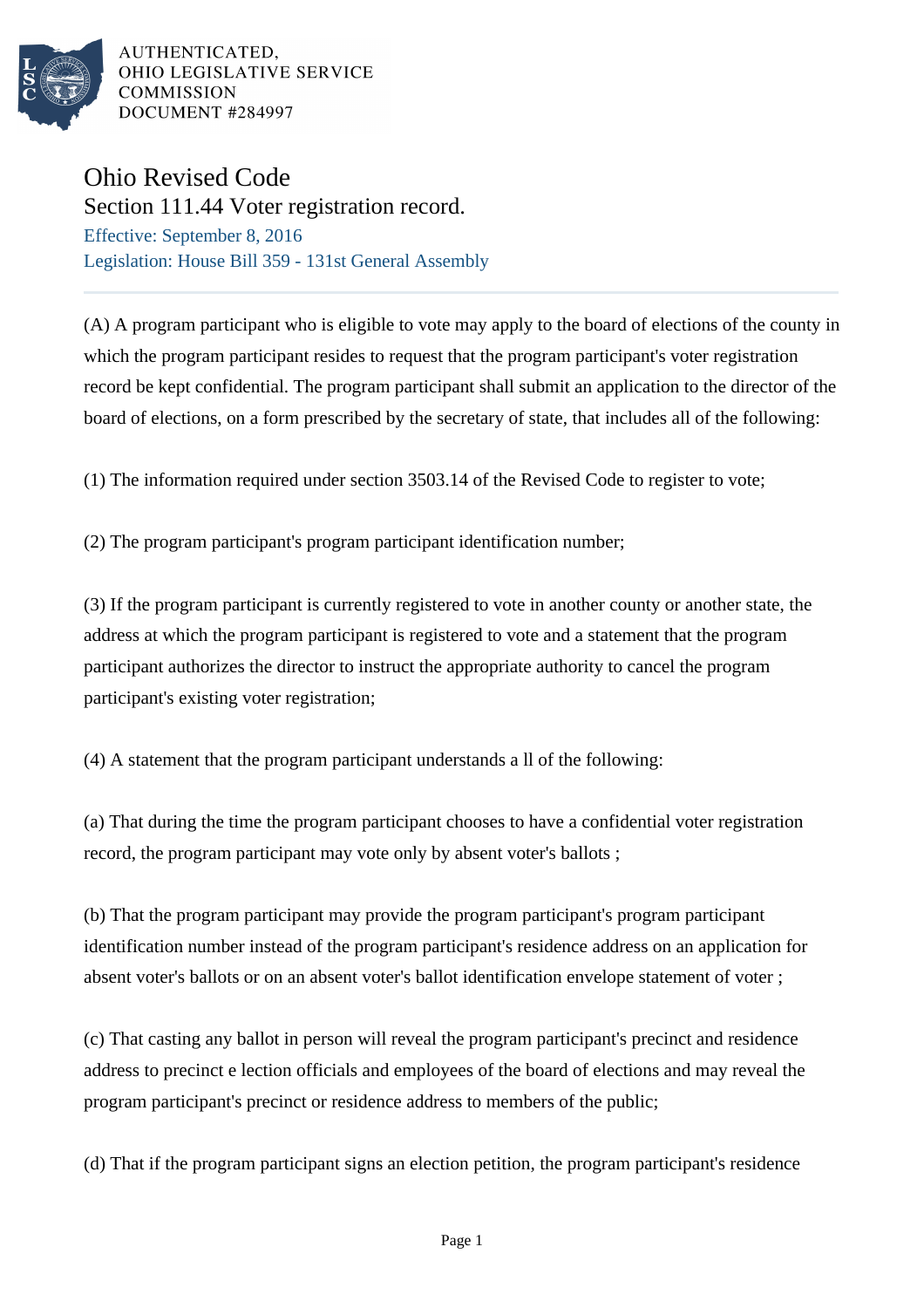

address will be made available to the public.

(B) Upon the receipt by the director of the board of elections of a valid application under division (A) of this section, all of the following shall apply:

(1) The director or the deputy director shall contact the secretary of state to confirm that the program participant identification number provided on the application matches the number the secretary of state issued to the program participant.

(2) The application shall be treated as the program participant's voter registration form. The form shall be stored in a secure manner, such that only the members of the board of elections, the director, and the deputy director have access to the form and to the residence address contained in the form.

(3) The director or the deputy director shall record the program participant's program participant identification number in the statewide voter registration database and the official registration list instead of the program participant's residence address and precinct.

(4) If the program participant is currently registered to vote in the county, the director or the deputy director shall do all of the following:

(a) Remove the residence address and precinct information from the program participant's voter registration record, the statewide voter registration database, and the official registration list;

(b) Remove the program participant's name and registration information from any pollbook, poll list, or signature pollbook in which it appears and from any publicly available registration list in which it appears.

(5) If the program participant is currently registered to vote in another county, the director or the deputy director shall notify the board of elections of the county in which the program participant is registered to cancel the program participant's registration. The program participant's existing registration shall be considered to have been transferred to the county in which the program participant currently resides. Notwithstanding any contrary provision of section 3503.01 of the Revised Code, if the program participant submitted the application less than thirty days before the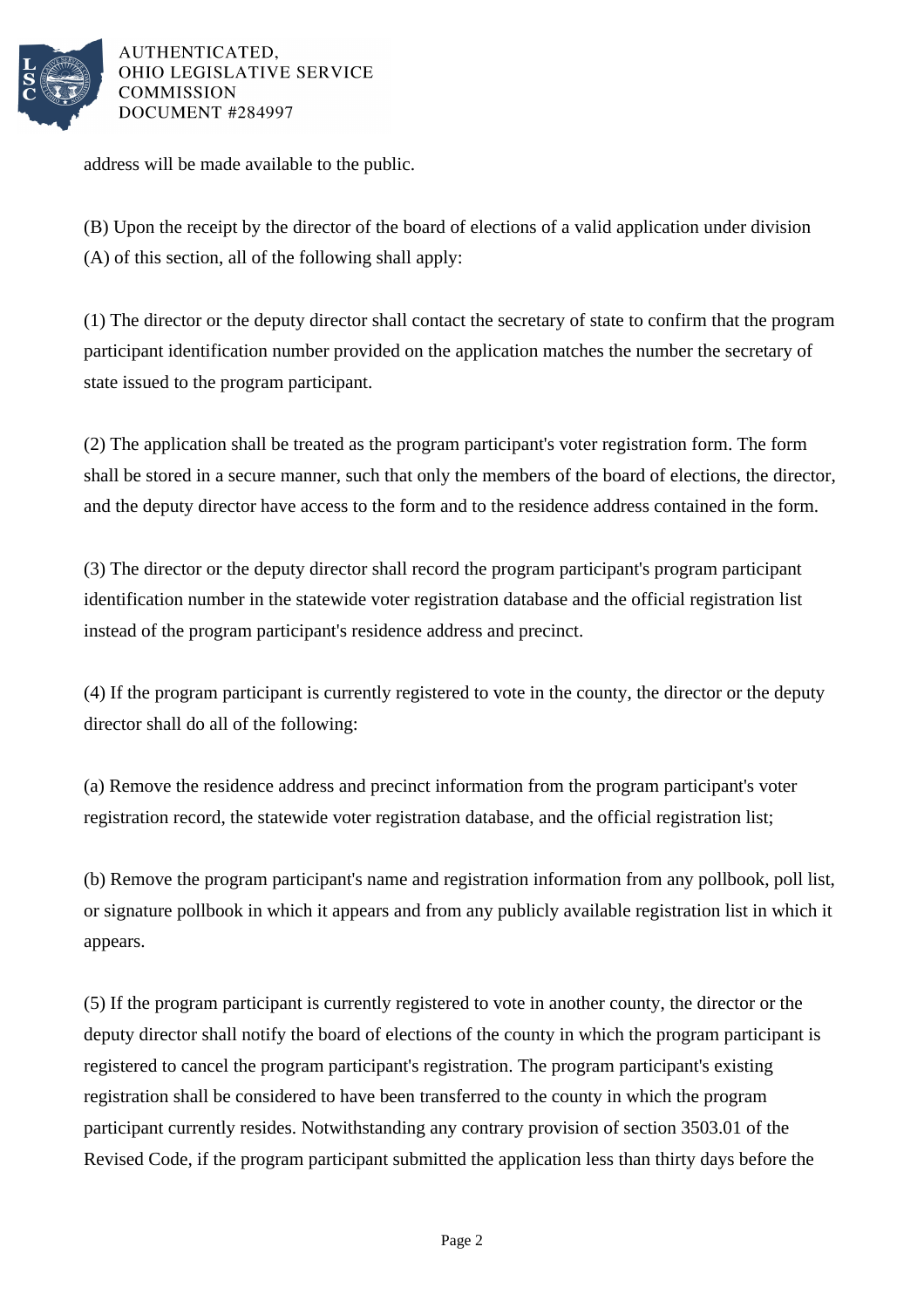

day of an election, the program participant shall be eligible to vote in that election.

(6) If the program participant is currently registered to vote in another state, the director or the deputy director shall notify the appropriate authority in that state to cancel the program participant's registration.

(7) The director or the deputy director shall promptly send an acknowledgment notice to the program participant on a form prescribed by the secretary of state.

 $(C)(1)(a)$  The residence address or precinct of a program participant who has a confidential voter registration record, as described in this section, shall not appear in the statewide voter registration database or in the official registration list. The program participant's program participant identification number shall appear in place of that information.

(b) No information concerning the program participant, including the program participant's name, shall be included in any pollbook, poll list, or signature pollbook.

(c) No information concerning the program participant, including the program participant's name, shall be included in the version of the statewide voter registration database that is available to the public or in any version of an official registration list that is available to the public.

(2) Notwithstanding any contrary provision of the Revised Code, a program participant who has a confidential voter registration record may vote only by casting absent voter's ballots.

( 3) Not later than the forty-fifth day before the day of an election, the secretary of state shall mail a notice to each program participant who has a confidential voter registration record. The notice shall inform the program participant of all of the following:

(a) That if the program participant wishes to vote in the election, the program participant should cast absent voter's ballots by mail;

(b) The procedure for the program participant to cast absent voter's ballots;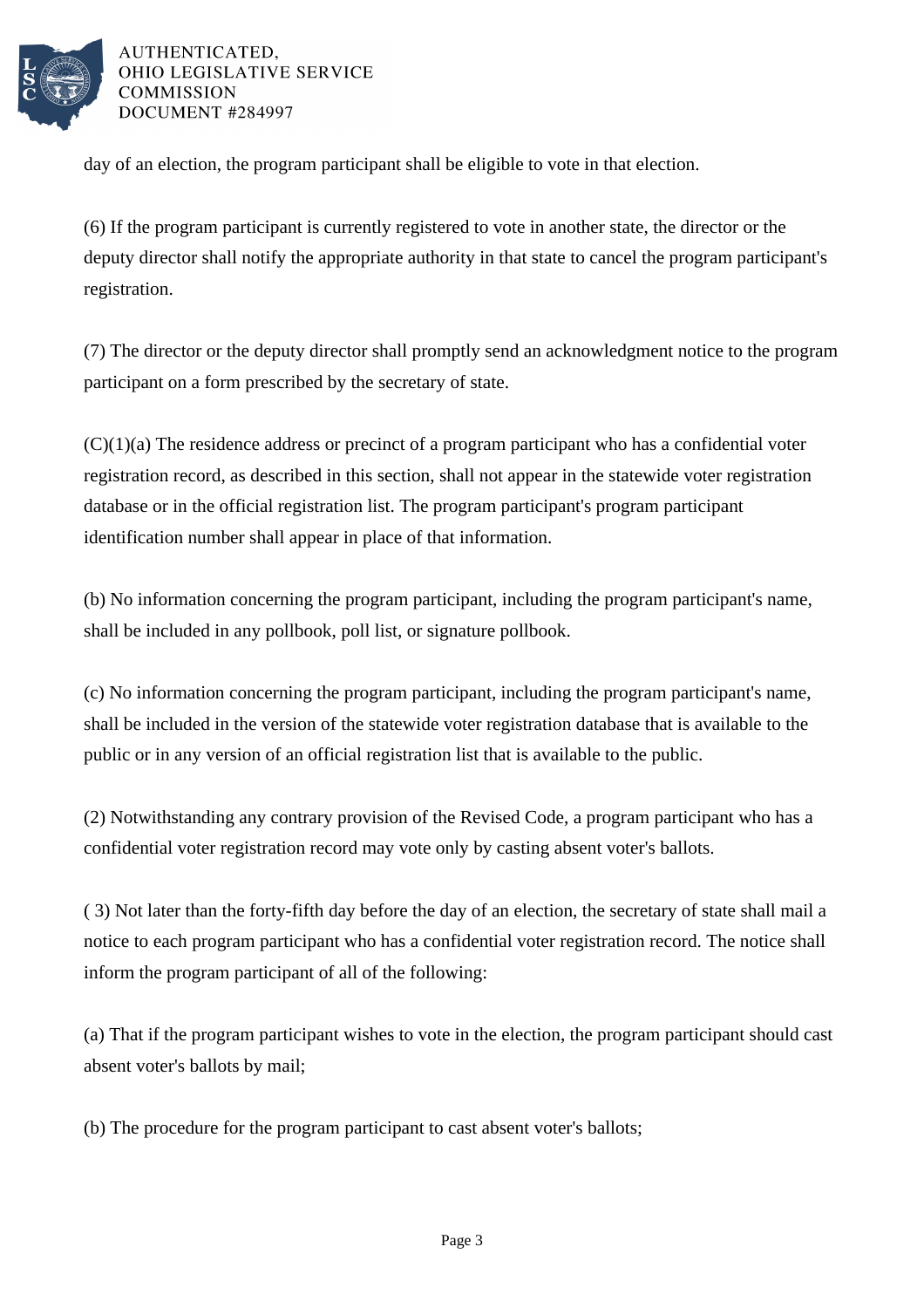

(c) That casting any ballot in person will reveal the program participant's precinct and residence address to precinct election officials and employees of the board of elections and may reveal the program participant's precinct or residence address to members of the public.

(D)(1) A program participant who has a confidential voter registration record and who has had a change of name or change of address may s ubmit an application under division (A) of this section that includes the program participant's updated information. The director or the deputy director shall treat that application as a notice of change of name or change of address.

(2) If the program participant currently resides in that county, the director or the deputy director shall replace the program participant's existing registration form with the new registration form.

(3) If the program participant currently resides in another county in this state, the director or the deputy director shall cancel the program participant's existing registration form and shall transmit the program participant's new registration form to the director of the board of elections of the county in which the elector currently resides, and the new registration form shall be processed in accordance with division (B) of this section.

(E) A person who has a confidential voter registration record and who ceases being a program participant or who wishes to cease having a confidential voter registration record shall submit an application, on a form prescribed by the secretary of state, that includes all of the following:

(1) The information required under section 3503.14 of the Revised Code to register to vote;

(2) The person's program participant identification number;

(3) A statement that the person has ceased being a program participant or that the person wishes to cease having a confidential voter registration record;

(4) A statement that the director should do one of the following:

(a) Treat the person's existing voter registration form in the same manner as other voter registration forms;